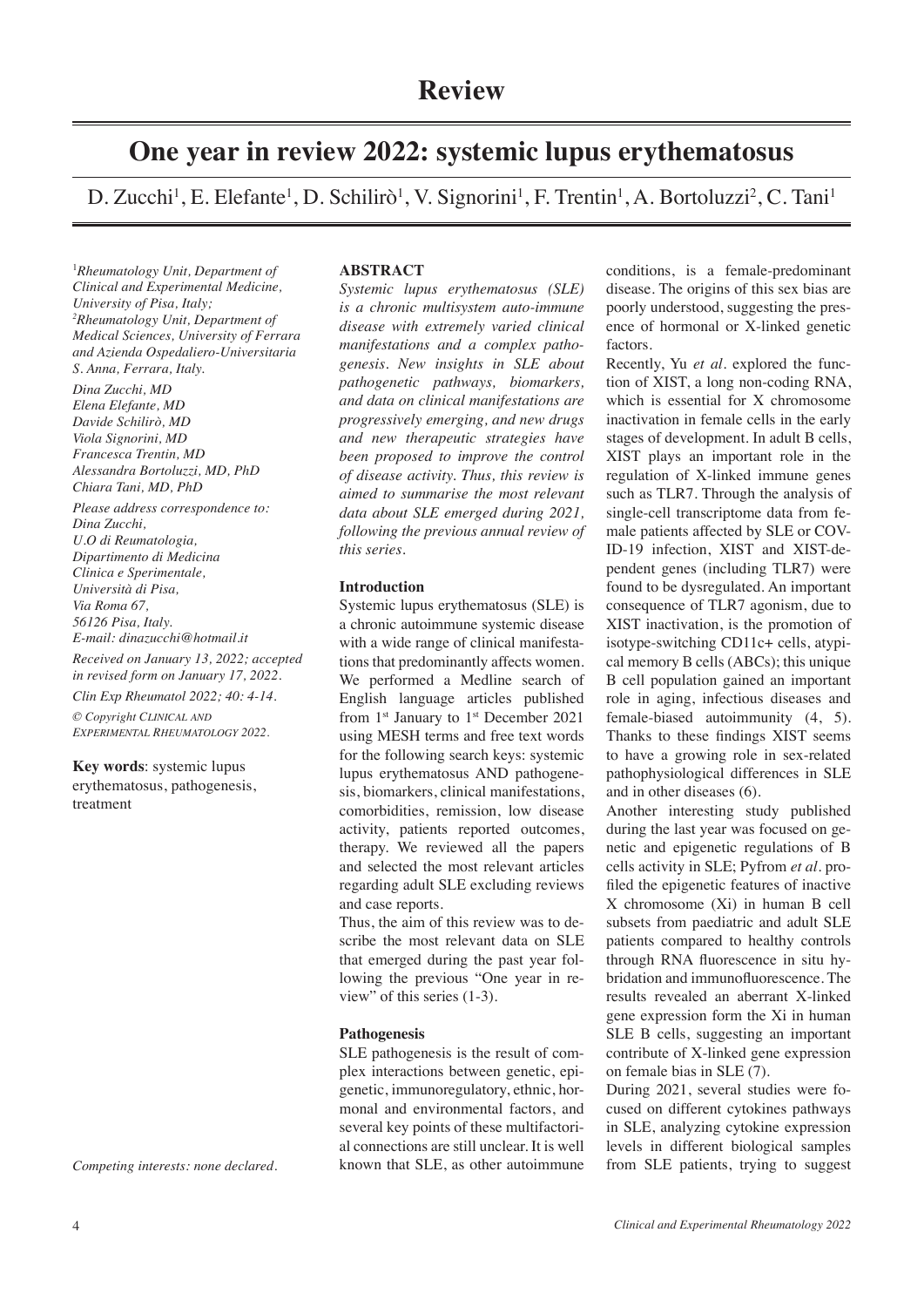possible new targets for therapies. In a recent paper, Peng *et al*. examined tear samples from patients affected by Sjögren syndrome (SS) and SLE with established dry eye syndrome (DE), analysing T-helper 17 (Th17) cell-related cytokines, including interleukin (IL)-1b, IL-2, IL-4, interferon (IFN)-y, IL-6, IL-8, IL-17F, tumour necrosis factor (TNF)-α, IL-21, IL-22, and IL-23. Cytokines levels in these patients were assessed and compared with healthy controls and patients with non-specific dry eye disease. The study showed abnormal regulation of Th17 expression pathway in SLE and SS patients, suggesting a pathogenetic role in DE. Particularly Th17 related cytokines, such as IL-8 and IL-21 may become a potential therapeutic target in SLE and SS DE (8).

The pathogenesis of articular involvement in SLE is also unclear. A recent study explored cytokines pathways in SLE arthritis, assessing cytokines expression level and cellular composition in synovial fluids of SLE patients, excluding the presence of comorbidities such as osteoarthritis or overlap with rheumatoid arthritis. IL-17a and IL-6 levels were found to be high in SLE synovial fluid, as well as a subset of the synovial CD4+ T cells expressing CCR6+, a marker associated with Th-17 pathway. These data suggest a potential implication of Th17 cytokine pathway in pathogenesis of lupus arthritis (9).

Other cytokine pathways potentially involved in SLE pathogenesis have been explored in recent studies. A meta-analysis was focused on the association between circulating level of IL-18 and SLE. The results showed a significantly higher level of circulating IL-18 in SLE patients in comparison with healthy controls, especially in patients with higher Systemic Lupus Erythematosus Disease Activity Index (SLEDAI) scores, Asian, European, Arab or mixed ethnicity, suggesting an underlying pathogenetic role of IL-18 in SLE (10). Likewise, Ma *et al*., investigated the role of IL-18 and IL-18 receptor accessory protein (IL18RAP) as neutrophilsdriving cytokine. In neutrophils from SLE patients, particularly those with a history of renal involvement or high

disease activity, elevated expression of IL18RAP was found. Moreover, neutrophils showed higher IL-18-mediated enhancement in activity by reactive oxygen species production and could be neutralised by anti-IL18RAP blocking antibodies. These data reveal that IL-18 likely contribute to SLE pathogenesis through mediation of neutrophil dysfunction via the upregulation of IL18RAP expression (11).

# **Take home messages on pathogenesis**

- New evidences suggest that sex-bias in SLE is likely related to epigenetically-induced modifications in Xlinked immunity genes expression, especially in B cells-driven autoimmunity  $(4-7)$ ;
- the T helper  $17$  (Th $17$ ) pathway has been implicated in several aspects of SLE disease pathogenesis (8, 9);
- IL-18 is confirmed to have a recognised role in SLE disease progression and activity (10, 11).

# **Biomarkers**

To date, only few biomarkers for SLE are validated and used in clinical practice, but many are under investigation for early diagnosis and disease monitoring.

Yang and  $et$  al. recently analysed transfer RNA (tRNA)-derived small noncoding RNA (tsRNA) signatures in the serum of 192 SLE patients and 109 controls. tRF-His-GTG-1 was significantly upregulated in SLE and, in combination with anti-dsDNA, allowed a fairly good discrimination between SLE patients and controls (12).

The Zeus study group (13) determined the serum levels of five antibodies of IgG2 isotype, namely anti-dsDNA, anti-H2/H3, anti-C1q, anti-αΕΝΟ and ANXA1, in 1052 SLE patients with lupus nephritis (LN). The full panel was highly discriminatory between SLE/ LN patients and healthy subjects. Additionally, anti-H2A, anti-ANXA1 and anti-dsDNA were able to discriminate between SLE/LN and other rheumatologic conditions; anti−ΕΝΟ1 and anti-H2 IgG2 were specific for the LN subgroup and their levels had a positive correlation with SLEDAI.

Khadjinova and colleagues (14) investigated the presence of recombinant envelope (Env) protein and anti-human endogenous retrovirus K (HERV-K) Env autoantibodies in the serum of SLE patients and of control patients. The results showed that patients with SLE had a higher titre of anti-HERV-K Env autoantibodies in comparison with healthy controls and patients with other rheumatic conditions.

Dias and colleagues (15) explored possible correlations between SLE disease activity and some neurotrophic factors, responsible not only for neuronal function but also for immune system modulation. Brain-derived neurotrophic factor (BDNF), neurotrophic factor-3 (NT-3), neurotrophic factor-4 (NT-4), nerve growth factor (NGF) and glial cell linederived neurotrophic factor (GDNF) levels were measured in plasma from 34 SLE patients and 34 healthy controls. GDNF, NGF, NT-4 and BDNF plasma levels were significantly lower in SLE patients than in controls, and lower levels of GDNF and BDNF correlated with more severe disease. To explain these findings, it was speculated that prolonged inflammatory conditions like SLE may decrease the production of neurotrophic factors. Nevertheless, SLE patients had a higher rate of depression (29%) compared to matched controls (0%), and psychiatric comorbidity could be a potential confounding factor.

Moreau *et al*. (16) observed that seric interleukin 33 (IL-33) and soluble ST2 (sST2) levels were significantly higher in SLE patients compared with controls. Moreover, sST2 levels were significantly higher in patients with LN and significantly correlated with SLE-DAI. In renal biopsies no differences were found in IL-33 immunoreactivity, while sST2L expression was significantly higher in patients with LN compared with controls.

In another case-control study involving 200 female SLE patients and age, sex, matched healthy controls, CD14 (C-159T) polymorphism was associated with an increased predisposition to the development of SLE and LN, and soluble CD14 (sCD14) levels had a positive correlation with SLEDAI-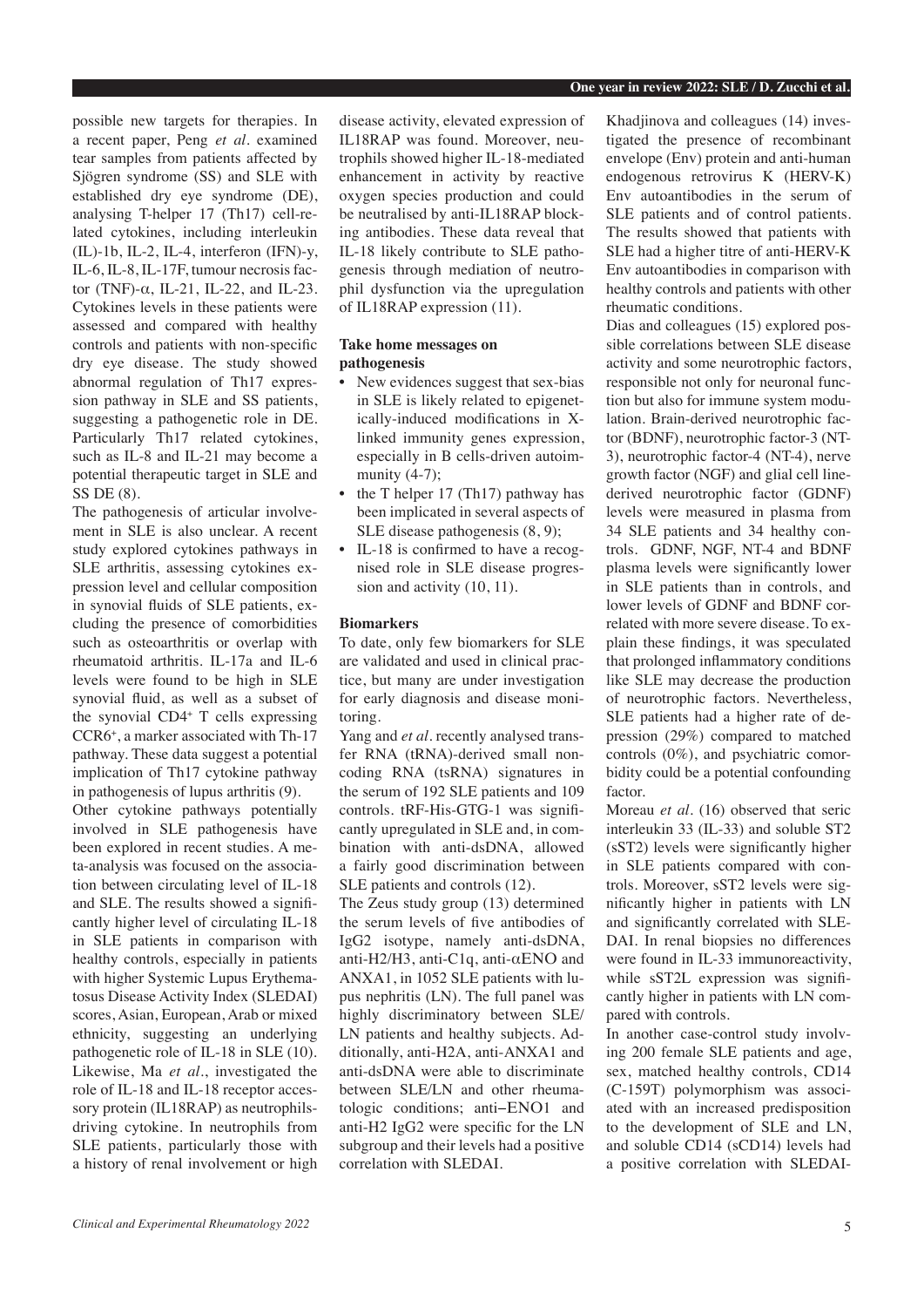2K scores and 24 hours proteinuria, representing a potential biomarker of disease activity (17).

To date, renal biopsy represents the gold standard for the diagnosis and classification of nephritis. However, there is an increasing interest in serum and urinary biomarkers to find a less invasive alternative for monitoring and predicting treatment response. Among potential biomarkers, we find tumor necrosis factor (TNF)-like weak inducer of apoptosis (TWEAK), a TNF superfamily cytokine that is frequently up-regulated in the blood and urine from patients with active LN. In a recent metanalysis (18) the overall pooled sensitivity of TWEAK was 0.69, the specificity was 0.77. The overall pooled positive likelihood ratio (LR) was 3.31 and the negative LR 0.38.

In a recent study, Yu *et al.* (19) observed that seric syndecan-1, hyaluronan (HA) and thrombomodulin levels were significantly higher during active LN compared with remission. Syndecan-1 was highly effective in discriminating between active LN, healthy subjects, patients with non-lupus chronic kidney disease and inactive LN, while it was less specific in distinguishing active renal and non-renal involvement. Thrombomodulin enabled a good discrimination between active LN, healthy subjects and active non-renal lupus, but it was less useful in discriminating active LN from non-lupus chronic kidney disease. HA distinguished quite well active LN from healthy subjects, LN patients in remission and non-lupus chronic kidney disease, but it did not discriminate between renal and non-renal lupus. In kidney biopsies, syndecan-1 and thrombomodulin levels correlated with the severity of interstitial inflammation, while HA levels correlated with chronicity grading. Moreover, longitudinal studies showed that HA levels ran in parallel with LN activity, increasing at the time of nephritic flare, and decreasing with treatment response. Conversely, syndecan-1 and thrombomodulin increased 3.6 months before the clinical renal flare, and they can therefore be regarded as potential early biomarkers of renal involvement.

Davies *et al.* (20) collected urine sam-

ples from 197 SLE patients (75 with active renal involvement) and 48 healthy controls and measured the concentration of a urinary panel of proteins. The combination of lipocalin-like prostaglandin D synthase (LPGDS), transferrin, ceruloplasmin, monocyte chemoattractant protein 1 (MCP-1) and soluble vascular cell adhesion molecule-1 (sVCAM-1) was a good predictor of active LN. Moreover, a combination of LPGDS, transferrin, AGP-1 (alpha-1-acid glycoprotein), ceruloplasmin, MCP-1 and sVCAM-1 predicted good response to rituximab (RTX) treatment at 12 months.

Sometimes it is difficult to establish if a persistent proteinuria is due to kidney damage or chronically active/refractory nephritis. As observed by Mejia-Vilet *et al.* (21), urinary epidermal growth factor (EGF) was significantly lower in patients with active LN compared to that in patients with active nonrenal SLE, inactive SLE, and healthy kidney donors. Moreover, the urinary EGF level was inversely correlated with the chronicity index in kidney biopsy, and lower urinary EGF levels at the time of flare are associated with adverse long-term kidney outcomes.

Active SLE is associated with a higher risk of thromboembolism, especially (but not exclusively) in the presence of antiphospholipid (aPL) antibodies. As proposed by Ramirez *et al*., anti-protein C antibodies (anti-PC) might prove to be a novel marker to monitor this potentially life-threatening risk. They performed a cross-sectional study of 156 SLE; anti-PC positivity was detected in 54.5% of patients and was significantly associate with acquired Protein C Resistance (APCR); moreover, highavidity anti-PC positivity (26.3% of patients) was significantly associated with thrombosis and active disease (22).

Among cardiovascular risk factors, diabetes is certainly a daunting comorbidity in SLE. To investigate insulin resistance in SLE, Martín-González and colleagues analysed the expression of Apolipoprotein C3 (ApoC3) in a cohort of 140 non-diabetic patients with SLE. As in the general population, ApoC3 was linked to pancreatic betacell impairment (23)

Another recent study on this topic (24) demonstrated that serum amylin, a pancreatic hormone involved in glucose homeostasis, was significantly higher in non-diabetic SLE patients compared to controls, especially in patients with higher disease severity and damage. Multivariate analysis suggested this upregulation to be independent from prednisone administration.

In another recent paper, Hernandez-Molina *et al* .(25) investigated T follicular helper cell (Tfh) profile in minor salivary gland (MSG) biopsies from a small cohort of patients with primary SS (pSS), SLE/SS, SLE and non-SS sicca. In pSS there was a higher expression of Tfh1, Tfh2, and Tfh17 cells; conversely, Tfh17 and Tfh1 cells were predominant in SLE/SS and SLE patients, respectively.

#### **Take home messages on biomarkers**

- tRF-His-GTG-1, IgG2 isotype antibody panel and anti- human endogenous retrovirus K envelope autoantibodies seems to be potential diagnostic biomarkers (12-14);
- neurotrophic factors, IL-33, soluble ST2 and soluble CD14 are potential biomarkers for disease monitoring  $(15-17);$
- potential biomarkers for active lupus nephritis include: seric syndecan-1, hyaluronan and thrombomodulin; urinary EGF; combination of urinary lipocalin-like prostaglandin D synthase, transferrin, ceruloplasmin, MCP-1 and sVCAM-1 (19-21);
- apolipoprotein C3 and amylin are biomarkers for insulin resistance, and anti-protein C antibodies increase thromboembolic risk (22-24).

## **Clinical manifestations and comorbidities**

In the neuropsychiatric (NP) field, Hanly *et al.* further advance the understanding of the outcome of nervous system manifestations in SLE patients identifying the variables associated with the development and resolution of NP events over time (26). Over 12 years (1999–2011), 1.827 patients were recruited into the Systemic Lupus International Collaborating Clinics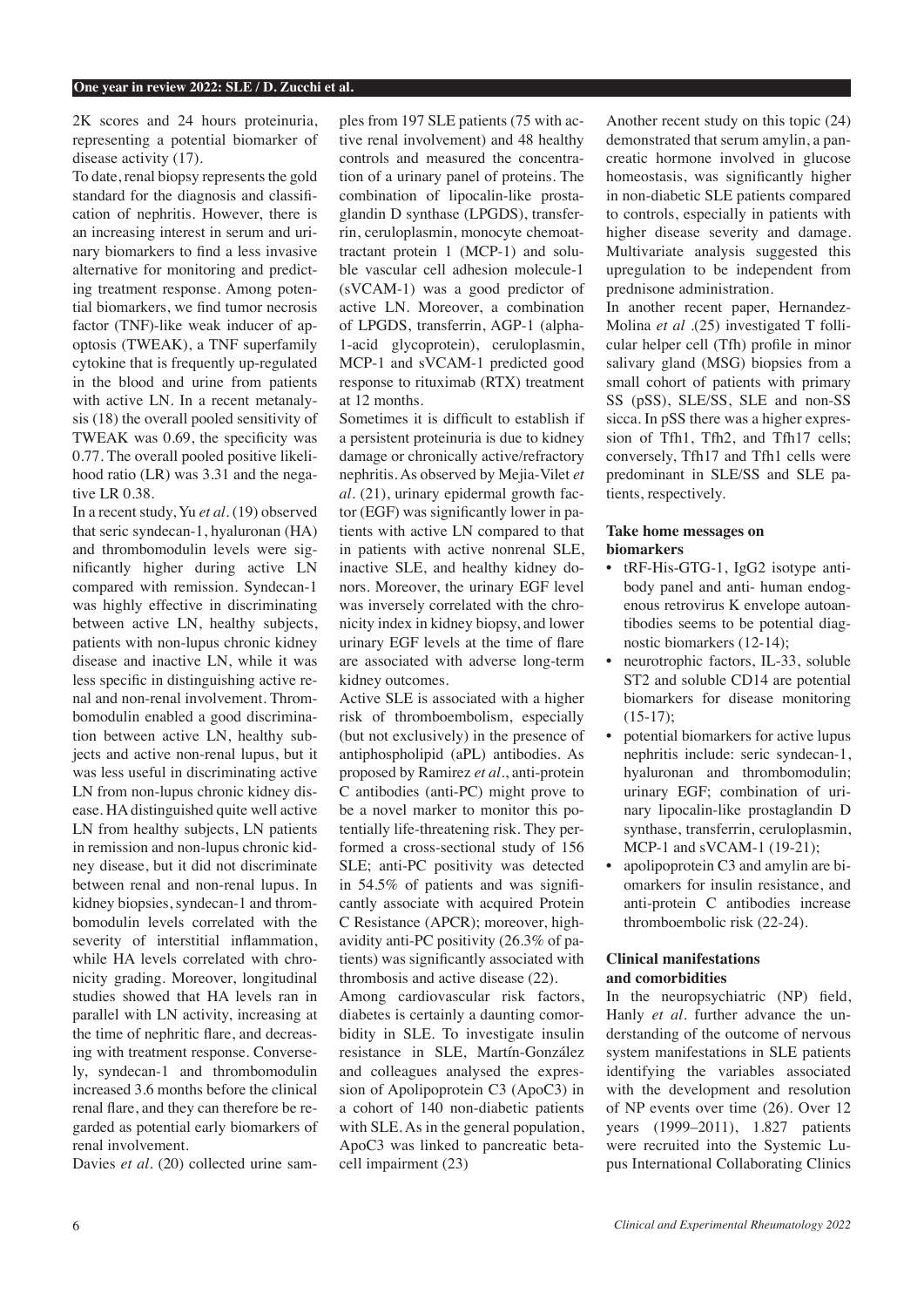(SLICC) prospective inception cohort for a total of 1.910 NP events (52.3%), of these 593 (31.0%) attributed to SLE. Factors associated with the onset of NP events attributed to SLE were male sex, concurrent NP events not attributed to SLE and excluding headache, SLEDAI-2K without NP variables and glucocorticoid use (26). Conversely, there was a negative association with Asian race, postsecondary education and antimalarial drug use. NP events attributed to SLE had a higher resolution rate than NP manifestations not attributed to SLE. Factors associated with the resolution of NP events attributed to the diseases were the Asian race and any central/focal NP event (26).

Attributing NP manifestations to SLE is often challenging. Brain white matter (WM) lesions are frequent in SLE at MRI, but their diagnostic role is unclear. Ramirez *et al*. assessed whether WM lesions count, volume and distribution measurement can help in the diagnosis of NPSLE (27). Patients with NPSLE had higher WM lesions volume than patients without NP involvement and healthy controls. Thresholds of WM hyperintense WM lesion volume ≥0.423 cm3 or  $\geq$ 12 were associated with definite NPSLE and improved the classification of patients with possible NPSLE according to clinical judgment (27). Interestingly, a pilot study investigated WM microstructural changes in newly diagnosed SLE patients, even in the absence of clinically manifested NP events. Evaluating the longitudinal variations in diffusion tensor imaging (DTI) metrics of different WM tracts the authors observed that mean diffusivity (expression of the motion of water molecules within the tissue, sensitive to cellularity, oedema) and radial diffusivity (a parameter sensitive to changes in axonal diameter and density due to demyelination as well as other perturbations that may affect the interstitial space) significantly increased over time (28). These findings suggest that the deterioration of the integrity of WM starts in the early phases of the SLE course and calls for better monitoring of WM tissue.

LN is another major organ involvement described approximately in 50% of patients with SLE that can progress to end-stage renal disease in 10% of the case. Prediction of outcomes at the time of LN diagnosis can guide decisions regarding intensity of monitoring and therapy for treatment response. In this view, a combination of renal pathology results and routine clinical laboratory data was used to develop and to cross-validate a clinically meaningful machine learning decision tool able to predict LN outcomes at approximately 1 year. A report provided, for the first time, five different machine learning models based on the inclusion of seven predictors that were interstitial inflammation, interstitial fibrosis, activity score and chronicity score from renal pathology and urine protein to creatinine ratio, white blood cell count and haemoglobin from the clinical laboratories (29).

Still in the framework of renal function, Yip *et al.* characterised the longitudinal variation of estimated glomerular filtration rate (eGFR) in the Hopkins Lupus Cohort identifying three different states: declining (<4 mL/min/1.73m2 per year), stable (<4 to  $4mL/min/1.73 m<sup>2</sup>$  per year) and increasing  $(\geq 4mL/min/1.73 \text{ m}^2 \text{ per})$ year) states. In adjusted analyses, high blood pressure, C4 and low haematocrit were associated with a change from non-declining to declining state. High urine protein-to-creatinine ratio also tended to be associated with a change from non-declining to declining state, while the use of prednisone stabilises the declining eGFR trajectory (30). Regarding end-stage renal disease related to LN, a retrospective study evaluated the long-term post-transplant graft and patient survival in LN compared to patients with polycystic kidney disease (31). In total, 53 kidney transplanted patients were included, 21 in the LN group and 32 in the polycystic kidney disease group. No significant differences were found regarding graft or patient survival at 20 years of follow-up (31). Finally, a retrospective study characterised predictors of chronic damage accrual and mortality in LN over 18 years of observation. At multivariate analysis, high blood pressure, presentation with acute renal dysfunction and average prednisone dose >5mg/day independently predicted damage. Age, hypertension,

SLE is associated with considerable morbidity and mortality. A recent analysis conducted a population-based cohort study containing computerised medical records of 10 million patients, representing 8% of the British population, estimated the risk of mortality in 4.343 patients with SLE compared with 21.780 matched controls (33). SLE conferred a 1.8-fold increased mortality rate for all-cause compared with matched subjects. The age-specific mortality risk was highest in patients aged 18–39 years. After adjustment for potential confounders (history of seizures, renal disease, and recent use of glucocorticoids (GCs), antimalarials or antidiabetics), mortality rates for cardiovascular disease, infectious disease, non-infectious respiratory disease and death attributable to accidents or suicide were all significantly increased in SLE patients compared with matched controls, whereas the mortality rate for cancer was reduced (33).

Malignancy is potential comorbidity in patients with SLE. Clarke *et al.* elucidated the risk of malignancy type in SLE patients performing a systematic review and meta-analysis. Forty-one studies reporting on 40 malignancies (one overall, 39 site-specific) were included (34). The pooled risk ratio (RR) for all malignancies from 3.694 events across 80.833 patients was 1.18. The authors identified 24 site-specific malignancies with increased risk, including reproductive cancers (cervical, vagina/vulva), all haematologic cancers, all liver and hepatobiliary cancers, all respiratory cancers, stomach, oesophagus, colon and anal cancers and other cancers (bladder, thyroid, brain and nervous system) (34). For 11 site-specific malignancies including all gynaecologic and ovarian, gastrointestinal cancers (pancreas, colorectal, all gastrointestinal, rectal, oral, small intestine), skin cancer (non-melanoma, all skin), and kidney cancer there was no evidence of increased risk. A decreased risk was reported for breast, uterine, melanoma, and prostate cancers (34). Novel data from a large, multicentre inception SLE cohort explored how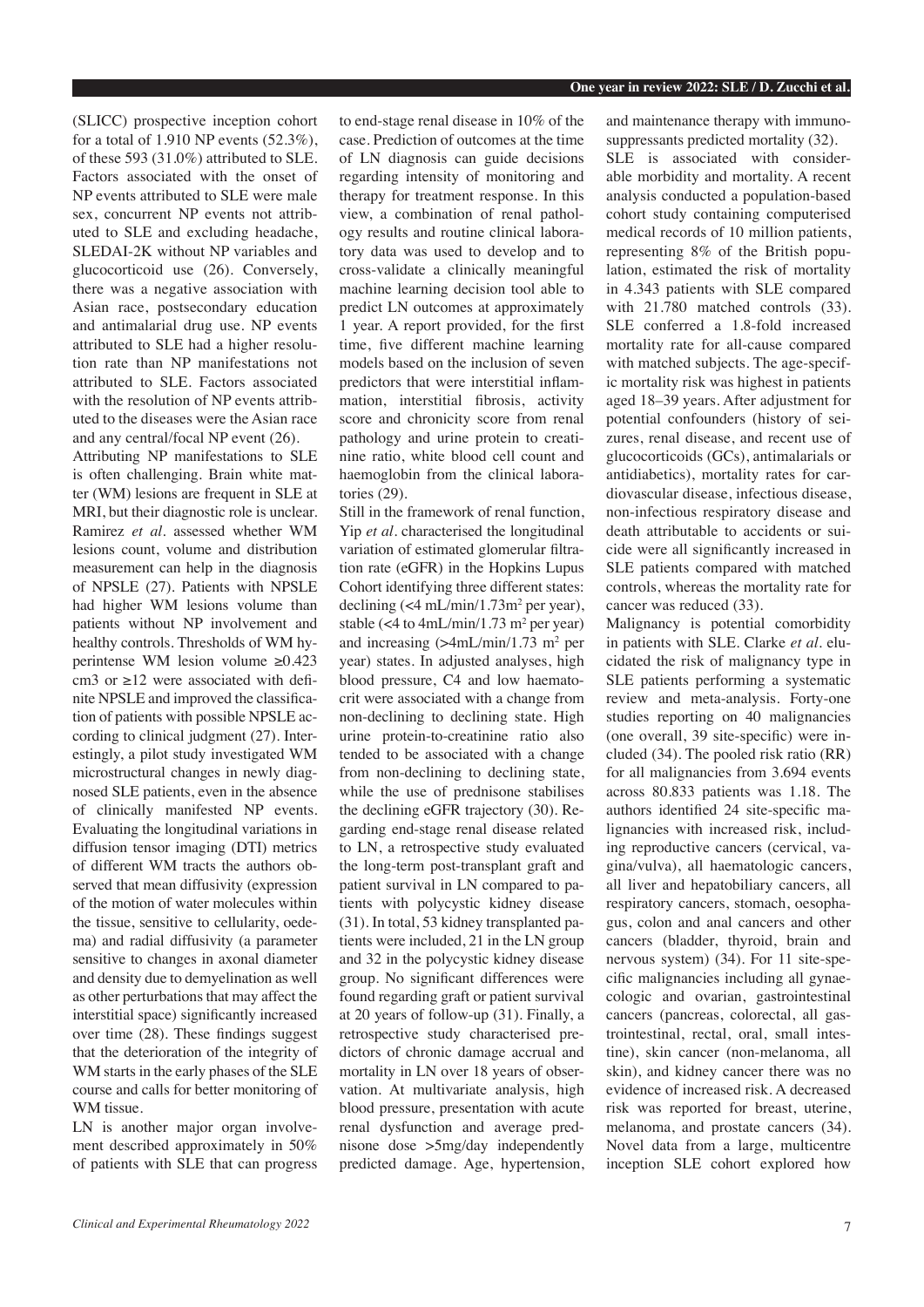different cancer types in SLE could be associated with specific risk factors (35). In this study, multivariate analyses indicated that overall cancer risk was related primarily to male sex and older age at SLE diagnosis. In addition, smoking was associated with lung cancer. Immunosuppressive medications were not associated with higher risk except for cyclophosphamide (CYC) and non-melanoma skin cancer. Antimalarials were negatively associated with breast cancer and nonmelanoma skin cancer risk. SLE activity was associated positively with hematologic cancer and negatively with nonmelanoma skin cancer (35).

With regards to infection, a nationwide study examined the time trends and outcomes of 5 common hospitalised infections in patients with SLE, namely, pneumonia, sepsis/bacteraemia, urinary tract infection, skin and soft tissue infections, and opportunistic infections (36). The rates of hospitalised infections increased over time from 1998 to 2016 patients with SLE, and sepsis surpassed pneumonia as the most common hospitalised infection. SLE patients hospitalised for one of the five included infections were younger in age (median age lower by 13 years), were more likely to be female and to be in the lowest income quartile compared with non-SLE patients (36).

## **Take home messages on clinical manifestations and comorbidities:**

- Neuropsychiatric (NP) events attributed to SLE have a higher resolution rate than NP manifestations not attributed to SLE. The resolution is more common in patients of Asian race and for central/focal NP manifestations (26);
- in lupus nephritis, presentation with acute renal dysfunction, presence of arterial hypertension and corticosteroids dose independently predict damage increase over time (32);
- SLE is associated with a 1.8-fold increased mortality rate for all-cause mortality (33);
- the rates of hospitalised infections are increasing over time in patients with SLE, and sepsis is the most common hospitalised infection (36).

#### **Therapy**

# *New potential therapeutic targets: phase I and II studies*

New insights in the pathogenesis of SLE and advances in biotechnology provided new potential therapeutic targets.

In 2021, tyrosin kinase inhibitors have been investigated as potential treatment targets for SLE patients. Hasni *et al.* (37) reported the results of the phase 1 randomised, double-blind, placebocontrolled trial with tofacitinib. In this study 30 SLE patients were randomised to tofacitinib (5mg twice daily) or placebo in 2:1 block. Tofacitinib was found to have a good safety profile in SLE and the study showed that tofacitinib improves cardiometabolic profile with possible role in preventing atherosclerosis in SLE patients.

A phase II, randomised, double-blind, placebo-controlled trial was recently conducted to assess safety and efficacy of fenebrutinib (GDC-0853), a non-covalent, oral, and highly selective inhibitor of Bruton's tyrosine kinase (BTK). Two hundred and sixty patients with SLE were randomised to receive placebo, fenebrutinib 150 mg once daily, or fenebrutinib 200 mg twice daily. The results showed that fenebrutinib is safe but its efficacy, evaluated with SRI-4, was not demonstrated (38).

Furie et al. (39) assessed efficacy and safety of dapirolizumab pegol (DZP), a polyethylene glycol-conjugated Fab' fragment, which targets CD40 ligand performing a phase 2, 24-week, randomised, placebo-controlled trial including 182 patients. Randomised patients received placebo or intravenous DZP (6/24/45 mg/kg) and standard-ofcare (SOC) treatment every 4weeks to week 24. After 24 weeks, DZP appeared to be well tolerated and an improvement of clinical and immunological parameters of disease activity was observed.

For the first time a phase IIa, open-label, dose-escalating study investigated safety and efficacy of a short course of intravenous arsenic trioxide (ATO) in 10 patients with active SLE. ATO was administered with 10 intravenous infusions within 24 days; the first group received 0.10mg/kg per injection, with dose-escalating to 0.15mg/kg in a second group, and to 0.20mg/kg in a third group. An acceptable safety and efficacy of ATO were observed (40).

The type I IFN system is known to play a central role in the pathogenesis of SLE. Anifrolumab is a fully human monoclonal antibody that inhibits activity of all type I IFNs. Recently, a 3-year, phase II open-label extension study confirmed that anifrolumab had an acceptable safety profile in the longterm. Specifically, in the study 218 (88.6%) of the 246 patients who completed treatment in the MUSE phase IIb randomised controlled trial (41) are enrolled; 139 (63.8%) completed 3 years of treatment. About 70% of patients reported at least one adverse event (AE) during the first year of the extension study and about 7% stopped treatment due to AEs. During 3 years of follow-up improvement of SLE disease activity, quality of life and serologic measures were sustained (42).

Combination therapies are also one of the new frontiers in the management of SLE and they have been explored in recent studies. In particular, over the last year encouraging results have been obtained by combination therapy with RTX and belimumab. In this regard, in an American multicenter, phase II randomised, open-label clinical trial 43 patients with recurrent or refractory LN were treated with RTX, CYC, and GCs, followed by weekly belimumab infusions until week 48 or treated with RTX, CYC and GCs alone. The results showed that the addition of belimumab to RTX and CYC did not increase incidence of AEs; moreover, in patients treated with belimumab lower maturation of transitional to naive B cells was observed as well as higher negative selection of autoreactive B cells (43). In another phase 2, randomised, double-blind, placebo-controlled, parallel-group, superiority trial, 52 patients were treated with RTX and 4 to 8 weeks later were randomly assigned (1:1) to receive intravenous belimumab or placebo for 52 weeks. At 52 week combination therapy significantly reduced serum anti-dsDNA antibody levels and reduced risk for severe flare in patients with SLE that was refractory to conventional therapy (44).

Another B-cell targeted therapy is ataci-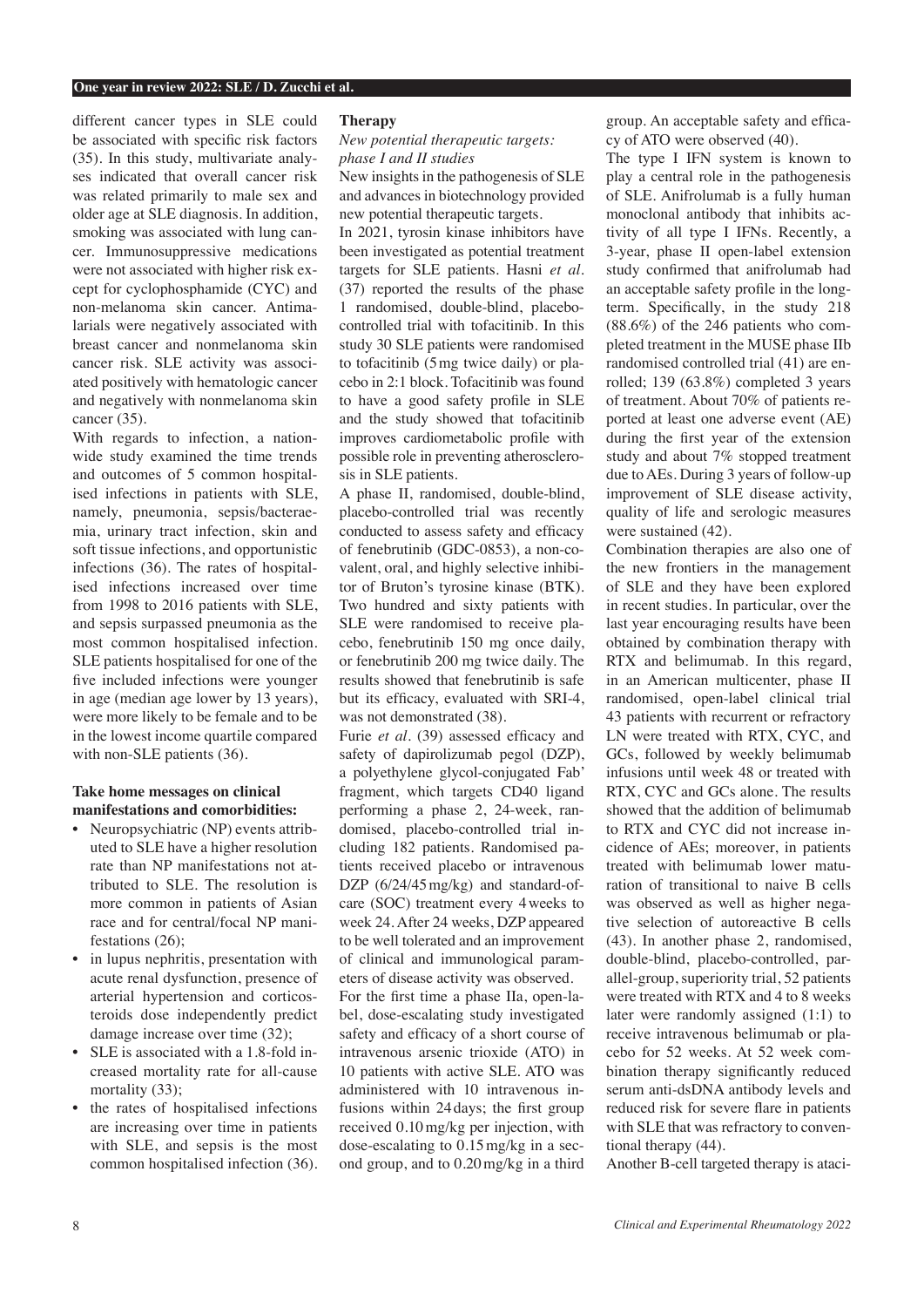cept, a human recombinant fusion protein directed both to BLyS and APRIL. In 2021, the long-term extension (LTE) study of ADDRESS II was published, in this study Wallace *et al.* (45) included 253 patients whose 88 received atacicept 150mg, 82 atacicept 75mg and 83 placebo/atacicept 150mg; median treatment duration was 83.8weeks; the study confirmed efficacy and safety of atacicept 150 mg also in the long-term.

Piranavan *et al.* described the outcome of 73 SLE patients treated with sirolimus for more than 3 months. Twelve patients were treated for renal manifestations, while 61 for non-renal manifestations. In both groups sirolimus led to good results in disease activity control and in steroid reducing, with good tolerability profile also in long-term use. In the renal group, sirolimus was administered in cases of intolerance or inadequate response to MMF, while in non-renal patients sirolimus was used to treat uncontrolled musculoskeletal, mucocutaneous, NP, serositic and haematological manifestations despite the use of at least two "disease modifying antirheumatic drugs" (DMARDs) (46). Data of safety and efficacy of bortezomib (BTZ) in SLE patients who did not respond to conventional immunosuppressive agents was reported by Walhelm *et al*. This drug is a specific, reversible, inhibitor of the 20S subunit of the proteasome and it was administrated in combination with GCs. Despite the low number of cases (12 patients), BTZ caused reduction in SLE-DAI, which was maintained at 6 and 12 months, increase in complement levels, reduction of proteinuria and seroconversion of anti-dsDNA. AEs were recorded in 6 patients and the most common were infections, underling the need to take care of hypogammaglobinaemia (47).

# **Take home messages on new potential therapeutic targets**

- Combination therapy with rituximab and belimumab seems to be promising treatment for refractory patients with good safety profile  $(44)$ ;
- in extension of phase II studies both anifrolumab and atacicept demonstrated acceptable safety for also for long period of treatment (42, 45).

*New perspectives on traditional drugs*  Despite new treatment strategies, GCs remain of pivotal importance in the treatment of SLE and are used to treat severe disease manifestations as well as in the long-term as maintenance therapy. Data from patients with 2 consecutive years of clinically quiescent disease were analysed to assess if gradual tapering of GCs was associated with different rates of clinical flare and damage accrual in comparison to low dose (5 mg/day) prednisone maintenance therapy. All patients (n=102 in each group) were followed for 2 years. Flare rate was lower in the withdrawal group both at 12 (17.6% *vs.* 29.4) and 24 months (33.3% *vs.* 50%), and damage accrual was less frequent in the withdrawal group. So, the study suggest that GCs withdrawal is feasible in patients with clinically quiescent SLE and it is not related to a significant incidence of flare (48).

Argolini *et al.* have recently analyzed data from 106 patients to investigate the outcome of LN patients on long-term maintenance therapy with cyclosporine (CsA), mycophenolate mofetil (MMF) or azathioprine (AZA). All treatments had similar efficacy in achieving and maintaining complete renal remission at 1 and 8 years, with similar 24 h proteinuria, serum creatinine, and eGFR. Flares-free survival curves and incidence of side-effects were not significantly different in the three groups. Interestingly, at the beginning of maintenance therapy, CsA patients had significantly higher proteinuria or nephrotic syndrome and significantly lower complete renal remission with respect to the other groups (49).

With regards to MMF, a longitudinal observational study was recently carried out in 162 SLE patients to evaluate the 5-years drug retention rate (DRR) and its effectiveness to control chronic damage progression. Most patients (62.3%) were assuming MMF for LN, while 24.1% were treated for musculoskeletal manifestations. The median treatment duration was 30 months, and at 60 months follow up the DRR was similar between LN patients and patients treated for other indications, with higher DRR when MMF was used to

treat joint manifestations. During the follow up period about 20% of patients discontinued MMF for AEs and 21.7% for achieving remission. Also, the median SLICC Damage Index (SDI) values didn't significantly increase. These results suggest that MMF is able to control chronic damage progression and is effective also in non-renal involvement, particularly in musculoskeletal involvement (50).

#### *New data on calcineurin inhibitors*

Recently, growing interest has been raised for calcineurin inhibitors, especially in patients who do not achieve complete renal response to standard treatments.

Tacrolimus, a calcineurin inhibitor, is considered as a promising treatment option for LN. A study on long term-safety and effectiveness of this drug in 1355 Japanese patients has recently provided interesting results. In this large population of patients with LN, long-term tacrolimus maintenance treatment over 5 years was well tolerated and effective. The most frequent adverse drug reactions were infections, which generally developed early in the treatment period (51).

Voclosporin is a novel calcineurin inhibitors developed for the treatment of LN, and a phase 3, multicentre, doubleblind, randomised trial was recently carried out to determine the complete renal response at week 52 in voclosporin-treated patients (n=179) *versus*  a placebo group (n=178). All patients were also receiving MMF and lowdose GCs. In the voclosporin group, patients achieved a significantly higher complete renal response rate at 1 year compared to patients receiving MMF and low-dose GCs alone. Safety profile was comparable in the two groups, suggesting voclosporin as an opportunity in patients with LN (52).

# *New data on biotechnological drugs – Belimumab*

Since belimumab approval, many data have been collected about the efficacy and safety of this drug from long-term extension studies and real-life.

The results of a *post-hoc* analysis of 448 patients enrolled in Belimumab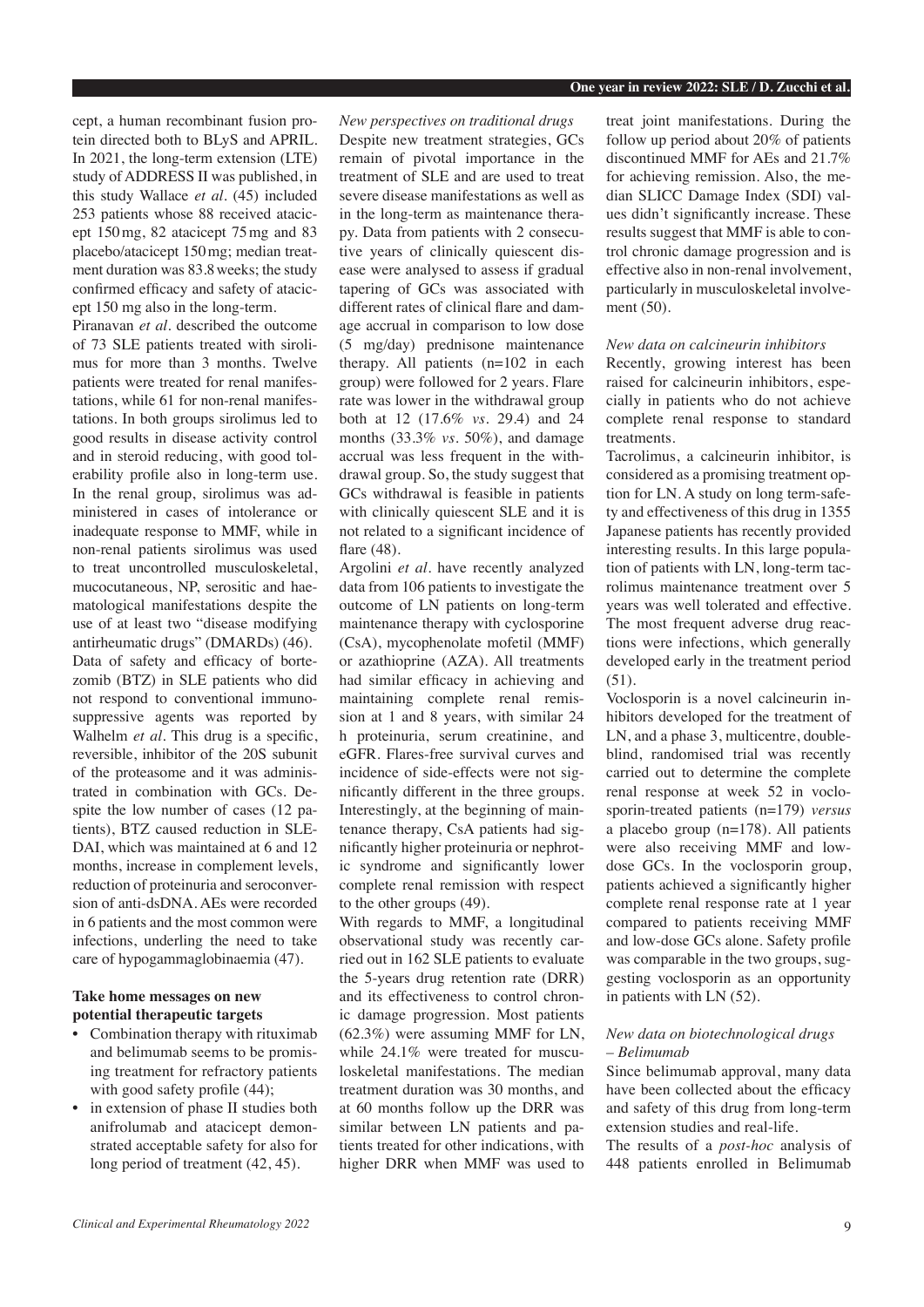International Study in LN (BLISS-LN) was recently published by Rovin *et al.* Patients were randomised to receive intravenous belimumab10 mg/kg or placebo, and the results showed that add-on belimumab on standard therapy could facilitate control of disease activity, prevent LN flares, and help to preserve long-term kidney function (53). The results of the EMBRACE study, a 52-week double blind placebo-controlled trial in 448 adult patients of selfidentified black race with active SLE, were described by Ginzler *et al.* The primary endopoint, SLE Responder Index–SLEDAI-2K (SRI-S2K) response rate at week 52, was not achieved in these patients who were receiving monthly intravenous belimumab 10 mg/kg or placebo in addition to standard therapy. However, SRI-S2K response rates were higher in belimumab group, especially in patients with high baseline disease activity or renal manifestations (54).

Gatto *et al.* reported results of an analysis of 91 SLE patients with renal involvement enrolled in

the BeRLiSS (Belimumab in Real Life Setting Study) and evaluated at 6, 12 and 24 months. The data confirmed that add-on therapy with belimumab led to durable renal response in 70.3% of these patients, who achieved proteinuria ≤0.7 g/24 h and eGFR≥60 ml/  $min/1.73$   $m<sup>2</sup>$  without rescue therapy in a real-life setting. Also, 38.4% of them had complete renal response with proteinuria <0.5 g/24 h and eGFR≥90 ml/  $min/1.73$   $m<sup>2</sup>$  (55).

## *– Others*

Anifrolumab resulted an important treatment option in moderate to severe SLE patients and could help to taper GCs. TULIP-1 and TULIP-2 were phase 3, 52-week trails in which patients were randomised to receive intravenous anifrolumab (300 mg every 4 weeks for 48 weeks) or placebo. In patients who were receiving baseline GCs (10 mg/day prednisone or equivalent) tapering to 7.5 mg/day from weeks 8–40 was required. A *post-hoc* analysis of data from these trials has shown that patients under anifrolumab treatment (n=360) developed fewer flares and had

a prolonged time to first flare versus patients in the placebo group (n=366), and this result was confirmed also in patients who tapered GCs (56).

## **Take home messages on new therapies and therapeutic strategies**

- Glucocorticoids tapering and withdrawal can be safe in patients with clinically quiescent SLE (48);
- belimumab can be considered as an add-on therapy for adult patients with active lupus nephritis (53-55). and also data on calcineurin inhibitors (voclosporin and tacrolimus) show promising results in renal involvement (51, 52);
- in patients with lupus nephritis maintenance therapy with cyclosporine, mycophenolate mofetil or azathioprine had similar efficacy in achieving and maintaining complete renal remission at 1 and 8 years (49).

## **Treat-to-target, remission, LLDAS, patient-reported outcomes**

Although several years have passed since when the strategy of "treat to target" has been applied in SLE (57), the optimal approach for the treatment of the disease remains uncertain. The Definitions Of Remission In SLE (DORIS) initiative was started in order to provide a framework for defining remission as the ideal target of SLE management. The first results of this initiative were published in 2016 (58). In 2020, the task force was reconvened and, on the basis of systematic literature reviews and data from individual cohorts and registries, achieved consensus on the 2021 DORIS definition of remission in SLE which includes: clinical SLEDAI=0 and Physician Global Assessment (PhGA) <0.5, irrespective of serology; the patient may be on antimalarials, low-dose GCs (prednisolone <5 mg/day), and/or stable immunosuppressives including biologics. In detail, the task force defined some general recommendations: inclusion of serology and duration in the DORIS definition of remission is not recommended; the SLEDAI-based definitions of remission have been investigated more extensively than BILAG- or ECLAM-based definitions, therefore the SLEDAI-based definitions can more confidently be recommended; the definition of remission off-treatment is not recommended for clinical research or clinical trials as it is achieved very rarely (59).

It is thought that this single definition of remission in SLE should represent an aspirational goal in clinical care and an outcome in research, however it seems that the ideal target of the management of SLE has not yet been found. Mucke and co-workers evaluated the agreement of the DORIS definition of remission with the treating physician's (DO-RIS-) independent remission judgement in a monocentric SLE cohort and they found a discordance regarding DORIS remission and the physician's judgement in 22.7% of cases, with a greater number of patients considered in remission by their physicians (60).

Indeed, the literature in the last year has been characterised by studies focused on the proposal of new targets for the treatment in SLE.

SLE Disease Activity Score (SLE-DAS) is a novel, rapid and continuous score with improved sensitivity to change as compared with the SLEDAI-2K by weighing some domains like joint count, proteinuria and the hematological manifestations. In the last year, the Padua and the Cochin Lupus clinics have derived and validated the SLE-DAS definitions for disease activity categories and clinical remission state. The SLE-DAS cut-offs were derived in Padua cohort: remission, SLE-DAS  $\leq$ 2.08; mild activity, 2.08 $\leq$ SLE-DAS  $\leq$ 7.64; moderate/severe activity, SLE-DAS >7.64. Its performance was assessed against expert classification in Cochin cohort and BILAG index in BLISS-76: sensitivity and specificity resulted above 90%, 82% and 95% for remission, mild and moderate/severe activity, respectively (61).

Abdelhady *et al.* has also explored the validity of the SLE-DAS index for the definition of Lupus Low Disease Activity State (LLDAS). In a group of 117 SLE patients they found a good agreement between SLEDAI-2K-derived definition of LLDAS and SLE-DAS definition, identifying a SLE-DAS cut-off of 6.62 for the definition of LLDAS (62). Touma *et al.* has recently evaluated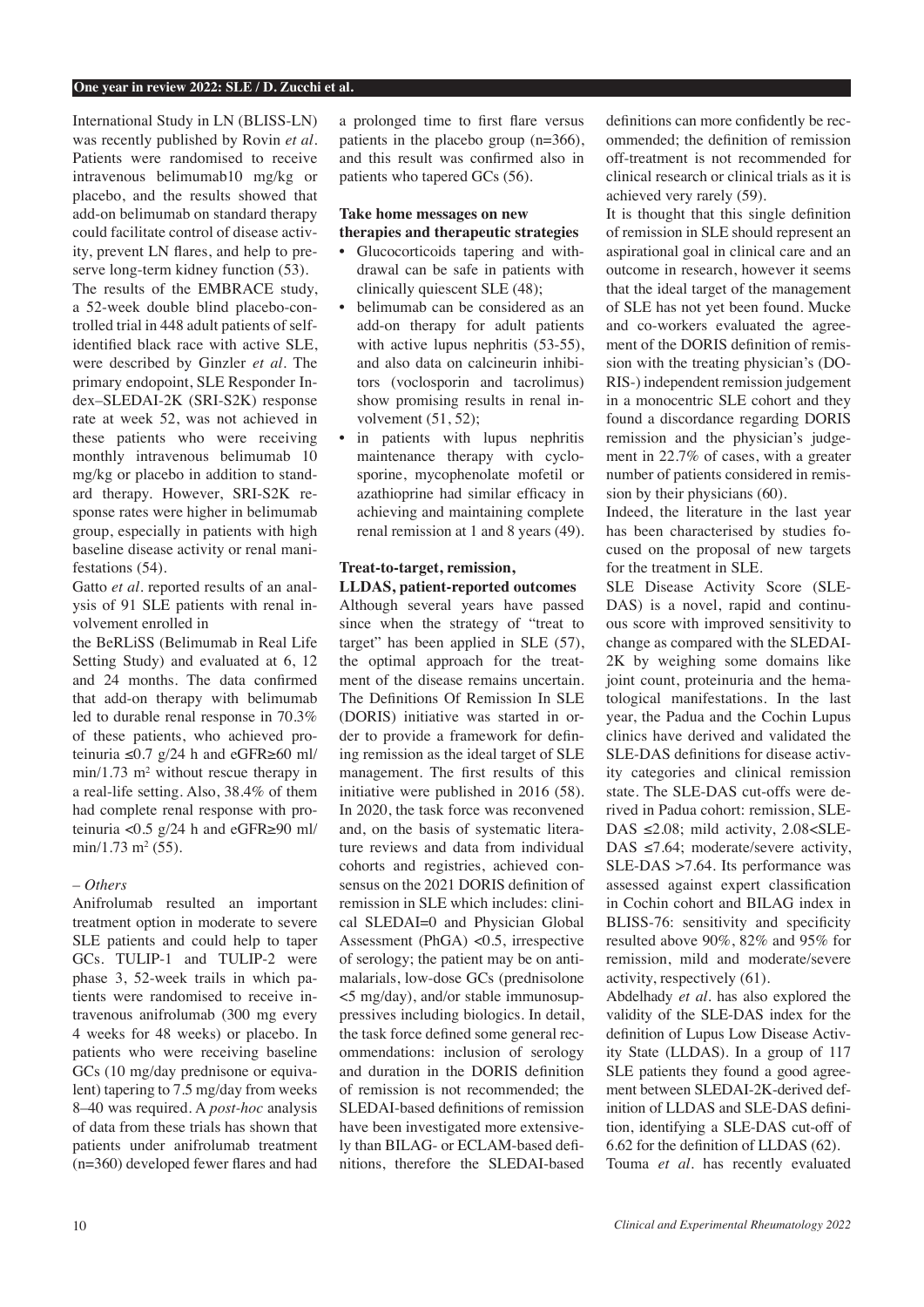the performance of the SLEDAI-2KG (SLEDAI-2K Glucocorticoids) index which adds one additional variable (GCs dosage) to the SLEDAI-2K. In a cohort of 188 SLE patients from the Toronto Lupus Clinic, response to standard of care therapy at first follow-up visit was assessed using the SLEDAI-2K and SLEDAI-2KG and the performances of the two indices were compared. The SLEDAI-2KG identified 97.9% responders among the SLEDAI-2K responders. More importantly, the SLEDAI-2KG identified 11 (25.6%) additional responders among SLEDAI-2K non-responders thanks to its ability to account for the decrease in GCs dose  $(63)$ 

Ceccarelli *et al.* have recently proposed the Lupus comprehensive disease control (LupusCDC) as a unique outcome for the evaluation of SLE patients. It was defined as remission achievement for at least one year plus absence of chronic damage progression in the previous one year. In their longitudinal analysis, including 172 patients with 5-years follow-up and at least one visit per year, they found that the failure to reach this condition was significantly associated with renal involvement and with the intake of immunosuppressant drugs and GCs (64).

Effective treatment strategies to control disease activity and prevent flares are important to improve patients' perception of their health status. It has been demonstrated that flaring SLE patients have worse Patient Reported Outcomes (PROs) (65), however, there is no linear correlation between a good control of disease activity and the improvement of patients' Health Related Quality of Life (HRQoL).

Actually, all "treat to target" definitions are based on validated clinicianassessed instruments, while PROs are not included. Therefore, patients and physicians may have different expectations of remission and low disease activity states, which may ultimately lead to the failure to improve patients' HRQoL and to patients' dissatisfaction with treatment (66).

In a recent study by Sloan *et al*., conducted with a mixed methodology involving thematic analysis of in-depth interviews to further explore quantitative survey findings, satisfaction with medical care was significantly lower for non-adherent patients and for those not reporting non-adherence to their physicians, particularly in relation to support, information and physician's listening skills. Moreover, the immediate effect on symptom control and improving QoL was the most frequently cited reason for medication adherence, whereas preventing organ damage and/ or death -which represent physicians' main goals- was only cited by <10% of participants (67).

In this regard, Gomez *et al.* have recently determined the prevalence of adverse HRQoL outcomes (SF-36 scale scores  $\leq$  the 5<sup>th</sup> percentile derived from age- and sex-matched population-based norms, and FACIT-Fatigue scores <30) in patients with SLE who met the primary endpoint of the BLISS-52 and BLISS-76 trials and identified contributing factors. They found a high frequency of adverse HRQoL outcomes, despite adequate clinical response to standard therapy plus belimumab or placebo, the highest in SF-36 general health (29.1%), followed by FACIT-Fatigue (25.8%) and SF-36 physical functioning (25.4%). While no impact was documented for disease activity, established organ damage contributed to adverse outcome within physical HRQoL aspects and add-on belimumab was shown to be protective against adverse physical functioning and severe fatigue (68).

Actually, fatigue confirms to be one of the most burdensome symptoms for patients with SLE. Lupus Europe, a major European lupus patient association, has performed a survey about the impact of SLE in Europe from the patient perspective, involving a large sample of 4375 respondents from 35 European countries who reported having physician-confirmed SLE. Fatigue was the most common reported symptom (85.3%) and the main three symptoms that respondents would like the most to go away were "fatigue and weakness" (55.1%), joint (49.5%) and muscle (33.4%) pain. Moreover, 16.7% identified anxiety or depression as one of their most bothersome symptoms. Al-

most half of respondents declared that the disease had a medium, high or very high impact on their ability to perform normal daily activities (69).

Similar findings also emerged from the analysis of factors detrimental to work productivity in the German LuLa study, a longitudinal patient-reported study. The authors found that impaired work productivity and impaired daily activities were frequently reported among employed SLE patients (almost 20– 30%) and that fatigue, disease activity and pain had a synergistic detrimental effect (70).

In the last year, the results of an online survey of adult patients with SLE conducted in the US have also been published. The authors particularly focused on patients' satisfaction with treatment. As expected, fatigue, musculoskeletal pain and sleep disturbances were the most frequently reported symptoms (by more than half of respondents); reducing fatigue, pain and the frequency/severity of flares were the most common treatment goals reported as ''very important" by participants. It is also important to note that 63% of respondents indicated that their healthcare provider had not asked them which were their most important treatment goals. Interestingly, survey participants did not consider the reduction of corticosteroid use a high priority of their treatment strategy  $(66)$ .

Thus, it emerges the controversial relationship that patients with lupus have with chronic corticosteroid treatment: on one hand it seems that they are not fully aware of the potential risks associated with GCs long-term use and the importance of trying to reduce the doses; on the other hand, data from recent literature underline that chronic glucocorticoid therapy have a negative impact on patients' HRQoL. A study recently conducted in 10 Japanese institutions, in line with data of the previous year (71), have demonstrated that daily glucocorticoid doses are inversely associated with emotional health among SLE patients in LLDAS (72). As already emerged in the survey conducted by Lupus Europe, mood disorders are frequent among patients with SLE and may negatively influence patients'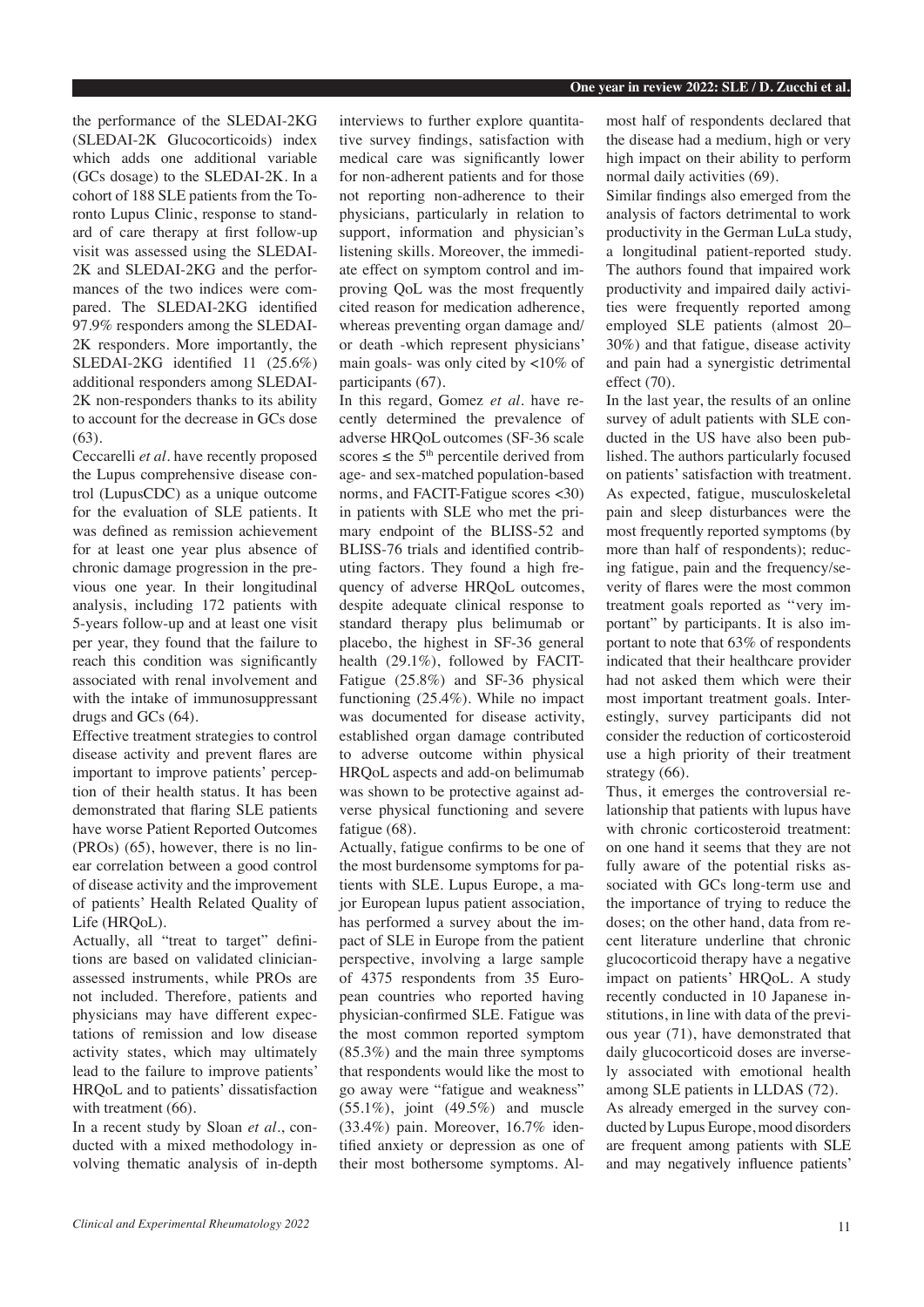HRQoL. Cross-sectional data recently obtained from a cohort of 326 adults with SLE in the San Francisco Bay Area have confirmed that major depression is quite frequent in patients with lupus (almost 25% of participants) and is associated with markedly reduced HRQoL as measured by PROMIS. In particular, in this study depressed individuals presented worse scores on fatigue, sleep impairment, negative psychosocial impact of illness, satisfaction in discretionary social activities, and satisfaction in social roles (73).

Currently, most studies only use PROs as secondary endpoints and clinicians still prefer to focus on clinical or laboratory evidence, however evidence gained from actively listening to patients' priorities and individual treatment goals could build a more positive medical relationship and could also improve disease outcomes and reduce the significant psychosocial impact of SLE (67).

## **Take home messages on treat-to-target remission, LLDAS, patient reported outcomes**

- The 2021 DORIS definition of remission in SLE has been published, however it seems that, from the clinician's perspective, the ideal treatment target for SLE has not yet been found (59, 60);
- patients and physicians may have different expectations of remission and low disease activity states: the improvement of fatigue, joint pain and quality of life appear to be the ideal treatment goals from the patient's perspective (66-71, 73).

## **SLE and COVID-19**

During the last year, several studies have analysed the impact of coronavirus disease-2019 (COVID-19) and vaccine against severe acute respiratory coronavirus 2 (SARS-CoV-2) in SLE patients. A recent systematic review (74) has identified only LN as predictor of severe to critical COVID19 in 48 COV-ID-19 SLE patients. None of the medications used to treat SLE was significantly associated with the severity of the COVID-19 infection, but patients with severe to critical COVID-19 were more likely to be treated with prednisolone (50% *vs.* 24%), although the difference was not statistically significant; no differences were found in age or disease duration between those with mild to moderate and severe to critical COVID-19.

Saxena *et al*. (75) analysed SARS-CoV-2 IgG antibodies in 329 SLE patients to provide data about efficacy and durability of humoral immunity and possible protection against re-infection with SARS-CoV-2. Patients were enrolled from the Web-based Assessment of Autoimmune, Immune-Mediated and Rheumatic Patients during the COV-ID-19 pandemic (WARCOV) study and the New York University (NYU) Lupus Cohort, and 29 patients had a history of COVID-19 confirmed by RT-PCR. The results showed that most patients with SLE and confirmed COVID-19 were able to produce and maintain a serological response despite the use of immunosuppressants, and the majority of them (70%) had antibody positivity beyond 30 weeks from COVID-19 onset.

Sjöwall *et al.* (76) have recently published data from 100 SLE patients obtained prior to the introduction of vaccines. Four patients (4%) had confirmed COVID19 during the study period, but 36% of the cohort had SARS-CoV-2 antibodies of  $≥1$  isotype. Interestingly, serological signs of exposure to SARS-CoV-2 seems to be poorly correlated to COVID19-related symptoms and seems to have a minor impact on SLE course. Additionally, GCs and DMARDs did not show any effects on the ability to mount an antibody response to SARS- $CoV-2$ .

Another important finding emerged during the pandemic period was that treatment discontinuation seems to be an important cause of disease flare, suggesting that immunosuppressive treatment should not be preventatively discontinued in SLE patients. In an Italian cohort of 332 SLE patients 1.8% tested positive for SARS-CoV-2 infection with a mild course of the disease, and a significant correlation between flare and discontinuation of therapy (occurred in 11.1% and 8,1% of patients, respectively) was observed (77).

As concern vaccination, data from the international vaccination against COVID in systemic lupus (VACOLUP) study were recently published (78). All patients (n=696 from 30 countries) received at least one dose of vaccine, and almost half of patients also received a second dose; the most common vaccines were Pfizer-BioNTech, followed by Sinovac, AstraZeneca and Moderna. Flares occurred in 3% of patients with predominant musculoskeletal symptoms and fatigue, and no correlation with medications or previous SLE disease manifestations were observed. Side-effects after vaccination were recorded in around 50% of the cohort, but in most of cases did not impair daily functioning and did not depend from different type of vaccine. So, these results suggested that COVID19 vaccination was well tolerated in SLE patients.

## **Take home messages on SLE and COVID-19**

- In SLE patients with COVID-19 only lupus nephritis resulted as a predictor of severe to critical COV-ID19, while none of the medications used to treat SLE was significantly associated with the severity of the COVID-19 infection (74);
- most patients with SLE and confirmed COVID-19 were able to produce and maintain a serological response despite the use of immunosuppressants (75);
- COVID-19 vaccination seems to be well tolerated in SLE patients (78).

## **Conclusion**

During the last year many interesting data were published about SLE, and news regarding pathogenesis, clinical manifestations, therapeutic strategies and patients reported outcomes have been published. These data, which underline the growing interest in this complex disease, are summarised in this review.

## **References**

- 1. ZUCCHI D, ELEFANTE E, CALABRESI E, SIGNORINI V, BORTOLUZZI A, TANI C: One year in review 2019: systemic lupus erythematosus. *Clin Exp Rheumatol* 2019; 37: 715- 22.
- 2. SIGNORINI V, ELEFANTE E, ZUCCHI D, TREN-TIN F, BORTOLUZZI A, TANI C: One year in review 2020: systemic lupus erythematosus. *Clin Exp Rheumatol* 2020; 38: 592-601.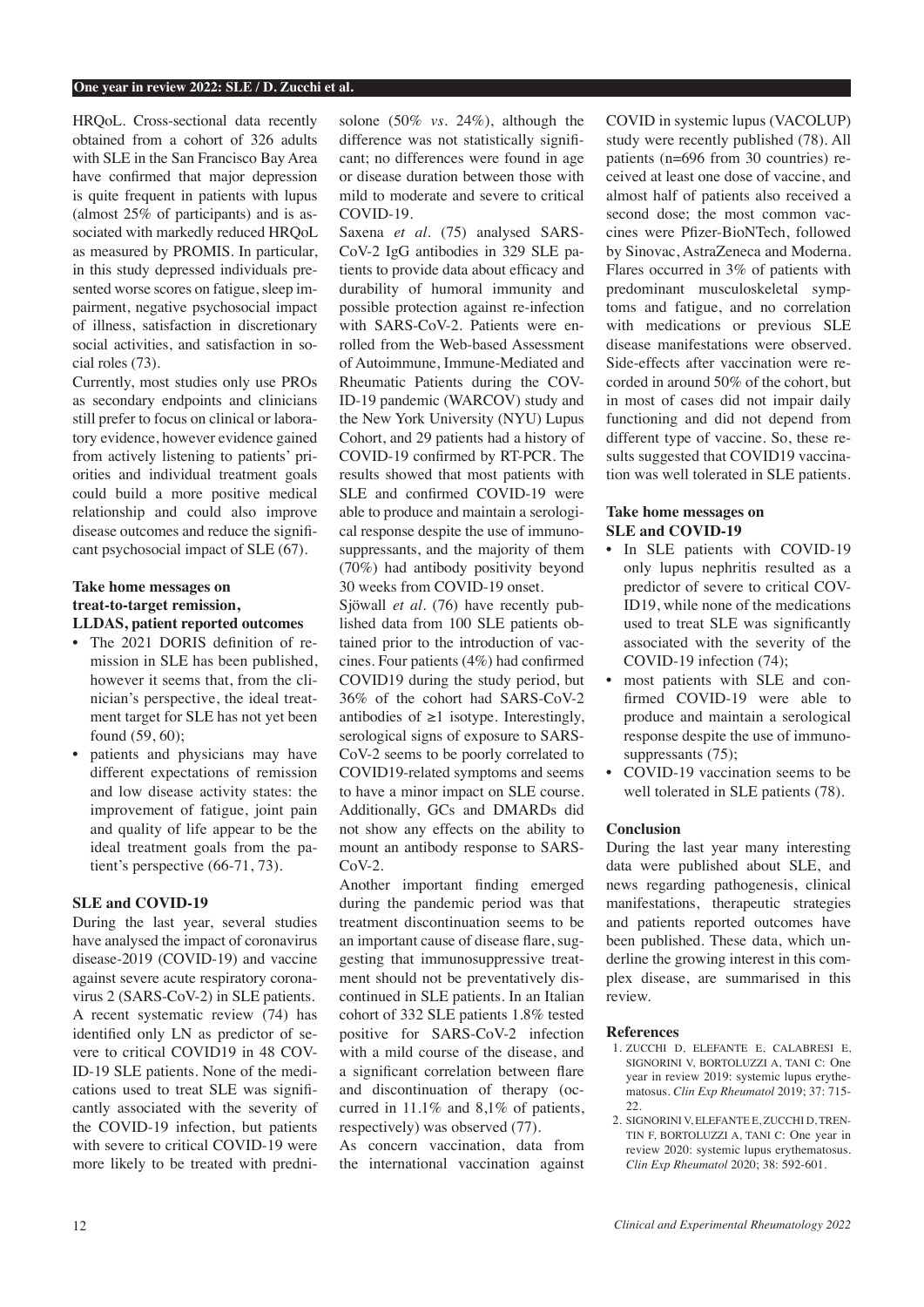- 3. TRENTIN F, ZUCCHI D, SIGNORINI V, ELE-FANTE E, BORTOLUZZI A, TANI C: One year in review 2021: systemic lupus erythematosus*. Clin Exp Rheumatol* 2021; 39: 231-41.
- 4. CANCRO MP: Age-associated B cells. *Annu Rev Immunol* 2020; 38: 315-40.
- 5. KARNELL JL, KUMAR V, WANG J, WANG S, VOYNOVA E, ETTINGER R: Role of CD11c(+) T-bet(+) B cells in human health and disease. *Cell Immunol* 2017; 321: 40-5.
- 6. YU B, QI Y, LI R, SHI Q, SATPATHY AT, CHANG HY: B cell-specific XIST complex enforces X-inactivation and restrains atypical B cells. *Cell* 2021; 184: 1790-803 e17.
- 7. PYFROM S, PANERU B, KNOX JJ *et al.*: The dynamic epigenetic regulation of the inactive X chromosome in healthy human B cells is dysregulated in lupus patients. *Proc Natl Acad Sci USA* 2021; 118(24).
- 8. PENG X, LU Y, WEI J *et al.*: A cohort study of T helper 17 cell-related cytokine levels in tear samples of systemic lupus erythematosus and Sjogren's syndrome patients with dry eye disease. *Clin Exp Rheumatol* 2021; 39 (Suppl. 133): S159-65.
- 9. SIPPL N, FAUSTINI F, RONNELID J *et al.*: Arthritis in systemic lupus erythematosus is characterized by local IL-17A and IL-6 expression in synovial fluid. *Clin Exp Immunol* 2021; 205: 44-52.
- 10. XIANG M, FENG Y, WANG Y *et al.*: Correlation between circulating interleukin-18 level and systemic lupus erythematosus: a metaanalysis. *Sci Rep* 2021; 11: 4707.
- 11. MA J, LAM IKY, LAU CS, CHAN VSF: Elevated interleukin-18 receptor accessory protein mediates enhancement in reactive oxygen species production in neutrophils of systemic lupus erythematosus patients. *Cells* 2021;  $10:964.$
- 12. YANG P, ZHANG X, CHEN S *et al.*: A novel serum tsRNA for diagnosis and prediction of nephritis in SLE. *Front Immunol* 2021; 12: 735105.
- 13. BRUSCHI M, MORONI G, SINICO RA *et al.*: Serum IgG2 antibody multicomposition in systemic lupus erythematosus and lupus nephritis (Part 1): cross-sectional analysis. *Rheumatology* (Oxford) 2021; 60: 3176-88.
- 14. KHADJINOVA AI, WANG X, LAINE A *et al.*: Autoantibodies against the envelope proteins of endogenous retroviruses K102 and K108 in patients with systemic lupus erythematosus correlate with active disease. *Clin Exp Rheumatol* 2021 Oct 13; Online ahead of print PMID: 34665695.
- 15. DIAS A, LANNA CCD, TEIXEIRA AL, FER-REIRA GA: Neurotrophic factors in systemic lupus erythematosus: markers of disease activity. *Clin Exp Rheumatol* 2021; 39: 1451-2.
- 16. MOREAU A, NICAISE C, AWADA A, SOYFOO MS: Soluble ST2 is increased in systemic lupus erythematous and is a potential marker of lupus nephritis. *Clin Exp Rheumatol*  2021 Jun 8; Online ahead of print PMID: 34665695.
- 17. PANDA AK, TRIPATHY R, DAS BK: CD14 (C-159T) polymorphism is associated with increased susceptibility to SLE, and plasma levels of soluble CD14 is a novel biomarker of disease activity: A hospital-based casecontrol study*. Lupus* 2021; 30: 219-27.
- 18. MA HY, CHEN S, CAO WD, MIN CT: Diagnostic value of TWEAK for predicting active lupus nephritis in patients with systemic lupus erythematosus: a systematic review and meta-analysis. *Ren Fail* 2021; 43: 20-31.
- 19. YU KYC, YUNG S, CHAU MKM *et al.*: Serum syndecan-1, hyaluronan and thrombomodulin levels in patients with lupus nephritis. *Rheumatology* (Oxford) 2021; 60: 737-50.
- 20. DAVIES JC, CARLSSON E, MIDGLEY A *et al.*: A panel of urinary proteins predicts active lupus nephritis and response to rituximab treatment. *Rheumatology* (Oxford) 2021; 60: 3747-59.
- 21. MEJIA-VILET JM, SHAPIRO JP, ZHANG XL *et al.*: Association between urinary epidermal growth factor and renal prognosis in lupus nephritis. *Arthritis Rheumatol* 2021; 73: 244- 54.
- 22. RAMIREZ GA, MACKIE I, NALLAMILLI S *et al.*: Anti-protein C antibodies and acquired protein C resistance in SLE: novel markers for thromboembolic events and disease activity? *Rheumatology* (Oxford) 2021; 60: 1376- 86.
- 23. MARTIN-GONZALEZ C, FERRER-MOURE C, QUEVEDO-ABELEDO JC, GONZALEZ-GAY MA, FERRAZ-AMARO I: Apolipoprotein C3 and beta-cell dysfunction are linked in patients with systemic lupus erythematosus. *Clin Exp Rheumatol* 2021 Dec 22; Online ahead of print PMID: 34936546.
- 24. QUEVEDO-ABELEDO JC, HERNANDEZ-DIAZ M, SANCHEZ-PEREZ H *et al.*: Amylin serum levels are upregulated in patients with systemic lupus erythematosus. *Clin Exp Rheumatol* 2021 Sep 28; Online ahead of print PMID: 34596033.
- 25. HERNANDEZ-MOLINA G, SOTO-ABRAHAM V, ZAMORA-LEGOFF V, FURUZAWA-CAR-BALLEDA J: Differential Th follicular cell subsets in minor salivary glands of patients with primary Sjögren's syndrome and systemic lupus erythematosus associated with Sjögren's syndrome. *Clin Exp Rheumatol* 2021; 39 (Suppl. 133): S49-56.
- 26. HANLY JG, GORDON C, BAE SC *et al.*: Neuropsychiatric events in systemic lupus erythematosus: predictors of occurrence and resolution in a longitudinal analysis of an international inception cohort. *Arthritis Rheumatol* 2021; 73: 2293-302.
- 27. RAMIREZ GA, ROCCA MA, PREZIOSA P *et al.*: Quantitative MRI adds to neuropsychiatric lupus diagnostics. *Rheumatology* (Oxford)  $2021:60:3278-88.$
- 28. SILVAGNI E, INGLESE F, BORTOLUZZI A *et al.*: Longitudinal changes in cerebral white matter microstructure in newly diagnosed systemic lupus erythematosus patients. *Rheumatology* (Oxford) 2021; 60: 2678-87.
- 29. HELGET LN, DILLON DJ, WOLF B *et al.*: Development of a lupus nephritis suboptimal response prediction tool using renal histopathological and clinical laboratory variables at the time of diagnosis. *Lupus Sci Med* 2021; 8: e000489.
- 30. YIP TC, SARIA S, PETRI M, MAGDER LS: Predictors of the start of declining eGFR in patients with systemic lupus erythematosus. *Lupus* 2021; 30: 15-24.
- 31. MARTINEZ-LOPEZ D, SANCHEZ-BILBAO L,

DE COS-GOMEZ M *et al.*: Long-term survival of renal transplantation in patients with lupus nephritis: experience from a single university centre. *Clin Exp Rheumatol* 2021 Oct 13; Online ahead of print PMID: 34665698.

- 32. FRONTINI G, TAMBORINI F, PORATA G, RE-GALIA A, BINDA V, MORONI G: Rate and predictors of chronic organ damage accrual in active lupus nephritis: a single centre experience over 18 years of observation. *Clin Exp Rheumatol* 2021 Sep 7; Online ahead of print PMID: 34494962.
- 33. BULTINK IEM, DE VRIES F, VAN VOLLEN-HOVEN RF, LALMOHAMED A: Mortality, causes of death and influence of medication use in patients with systemic lupus erythematosus vs matched controls. *Rheumatology* (Oxford) 2021; 60: 207-16.
- 34. CLARKE AE, POOLEY N, MARJENBERG Z *et al*.: Risk of malignancy in patients with systemic lupus erythematosus: Systematic review and meta-analysis. *Semin Arthritis Rheum* 2021; 51: 1230-41.
- 35. BERNATSKY S, RAMSEY-GOLDMAN R UROWITZ MB *et al*.: Cancer risk in a large inception systemic lupus erythematosus cohort: effects of demographic characteristics, smoking, and medications. *Arthritis Care Res* (Hoboken) 2021; 73: 1789-95.
- 36. SINGH JA, CLEVELAND JD: Hospitalized infections in lupus: a nationwide study of types of infections, time trends, health care utilization, and in-hospital mortality. *Arthritis Rheumatol* 2021; 73: 617-30.
- 37. HASNI SA, GUPTA S, DAVIS M *et al*.: Phase 1 double-blind randomized safety trial of the Janus kinase inhibitor tofacitinib in systemic lupus erythematosus*. Nat Commun* 2021; 12: 3391.
- 38. ISENBERG D, FURIE R, JONES NS *et al*.: Efficacy, safety, and pharmacodynamic effects of the bruton's tyrosine kinase inhibitor fenebrutinib (GDC-0853) in systemic lupus erythematosus: results of a phase II, randomized, double-blind, placebo-controlled trial. *Arthritis Rheumatol* 2021; 73: 1835-46.
- 39. FURIE RA, BRUCE IN, DORNER T *et al*.: Phase 2, randomized, placebo-controlled trial of dapirolizumab pegol in patients with moderate-to-severe active systemic lupus erythematosus. *Rheumatology* (Oxford) 2021; 60: 5397-407.
- 40. HAMIDOU M, NEEL A, POUPON J *et al*.: Safety and efficacy of low-dose intravenous arsenic trioxide in systemic lupus erythematosus: an open-label phase IIa trial (Lupsenic). *Arthritis Res Ther* 2021; 23: 70.
- 41. FURIE R, KHAMASHTA M, MERRILL JT *et al*.: Anifrolumab, an anti-interferon-alpha receptor monoclonal antibody, in moderate-to-severe systemic lupus erythematosus. *Arthritis Rheumatol* 2017; 69: 376-86.
- 42. CHATHAM WW, FURIE R, SAXENA A *et al*.: Long-term safety and efficacy of anifrolumab in adults with systemic lupus erythematosus: results of a phase II open-label extension study. *Arthritis Rheumatol* 2021; 73: 816-25.
- 43. ATISHA-FREGOSO Y, MALKIEL S, HARRIS KM *et al*.: Phase II randomized trial of rituximab plus cyclophosphamide followed by belimumab for the treatment of lupus nephritis. *Arthritis Rheumatol* 2021; 73: 121-31.